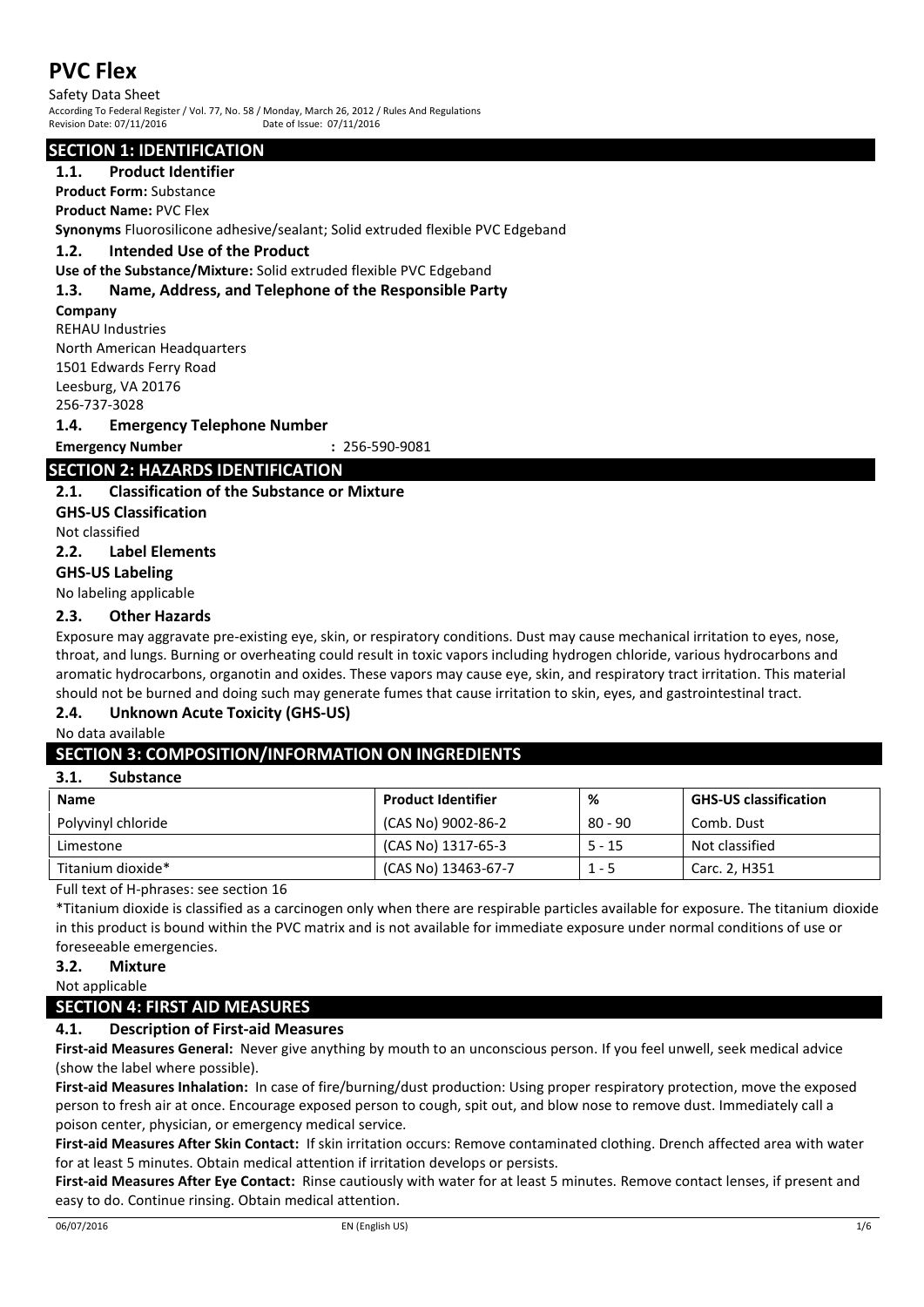Safety Data Sheet

According to Federal Register / Vol. 77, No. 58 / Monday, March 26, 2012 / Rules and Regulations

**First-aid Measures After Ingestion:** Rinse mouth. Do NOT induce vomiting. Obtain medical attention.

#### **4.2. Most Important Symptoms and Effects Both Acute and Delayed**

**Symptoms/Injuries:** Not expected to present a significant hazard under anticipated conditions of normal use.

**Symptoms/Injuries After Inhalation:** Dust may be harmful or cause irritation.

**Symptoms/Injuries After Skin Contact:** Prolonged exposure may cause skin irritation.

**Symptoms/Injuries After Eye Contact:** May cause slight irritation to eyes.

**Symptoms/Injuries After Ingestion:** Ingestion may cause adverse effects.

**Chronic Symptoms:** None known.

#### **4.3. Indication of Any Immediate Medical Attention and Special Treatment Needed**

If exposed or concerned, get medical advice and attention. If medical advice is needed, have product container or label at hand.

#### **SECTION 5: FIRE-FIGHTING MEASURES**

#### **5.1. Extinguishing Media**

**Suitable Extinguishing Media:** Use extinguishing media appropriate for surrounding fire.

**Unsuitable Extinguishing Media:** Do not use a heavy water stream. Use of heavy stream of water may spread fire.

#### **5.2. Special Hazards Arising From the Substance or Mixture**

**Fire Hazard:** Not flammable. The following applies to the product if it is cut, sanded or altered in such a way that excessive and/or significant particulates and/or dusts may be generated: Combustible Dust.

**Explosion Hazard:** The following applies to the product if it is cut, sanded or altered in such a way that excessive and/or

significant particulates and/or dusts may be generated: Dust explosion hazard in air.

**Reactivity:** Hazardous reactions will not occur under normal conditions.

#### **5.3. Advice for Firefighters**

**Precautionary Measures Fire:** Exercise caution when fighting any chemical fire.

**Firefighting Instructions:** Use water spray or fog for cooling exposed containers. Do not breathe fumes from fires or vapors from decomposition.

**Protection During Firefighting:** Do not enter fire area without proper protective equipment, including respiratory protection. **Other Information:** Risk of dust explosion. If burned, product can evolve hydrogen chloride, carbon monoxide, carbon dioxide,

various hydrocarbons, aromatic hydrocarbons, and other toxic gases accompanied by dense black smoke.

**Hazardous Combustion Products:** Hydrogen chloride. Phosgene. Ethylene. Benzene. Toluene. Carbon oxides (CO, CO2).

#### **SECTION 6: ACCIDENTAL RELEASE MEASURES**

#### **6.1. Personal Precautions, Protective Equipment and Emergency Procedures**

**General Measures:** Avoid breathing dust. Avoid generating dust. Avoid prolonged contact with eyes, skin and clothing. Remove ignition sources. Keep away from heat, hot surfaces, sparks, open flames, and other ignition sources. No smoking.

#### **6.1.1. For Non-Emergency Personnel**

**Protective Equipment:** Use appropriate personal protection equipment (PPE).

**Emergency Procedures:** Evacuate unnecessary personnel.

#### **6.1.2. For Emergency Personnel**

**Protective Equipment:** Equip cleanup crew with proper protection.

**Emergency Procedures:** Upon arrival at the scene, a first responder is expected to recognize the presence of dangerous goods, protect oneself and the public, secure the area, and call for the assistance of trained personnel as soon as conditions permit. Ventilate area.

#### **6.2. Environmental Precautions**

Prevent entry to sewers and public waters.

#### **6.3. Methods and Materials for Containment and Cleaning Up**

**For Containment:** Contain solid spills with appropriate barriers and prevent migration and entry into sewers or streams. Avoid generation of dust during clean-up of spills.

**Methods for Cleaning Up:** Clean up spills immediately and dispose of waste safely. Vacuum clean-up is preferred. If sweeping is required use a dust suppressant. Use explosion proof vacuum during cleanup, with appropriate filter. Do not mix with other materials. Use only non-sparking tools. Contact competent authorities after a spill.

#### **6.4. Reference to Other Sections**

See Section 8 for exposure controls and personal protection and Section 13 for disposal considerations.

#### **SECTION 7: HANDLING AND STORAGE**

#### **7.1. Precautions for Safe Handling**

**Additional Hazards When Processed:** Accumulation and dispersion of dust with an ignition source can cause a combustible dust explosion. Keep dust levels to a minimum and follow applicable regulations.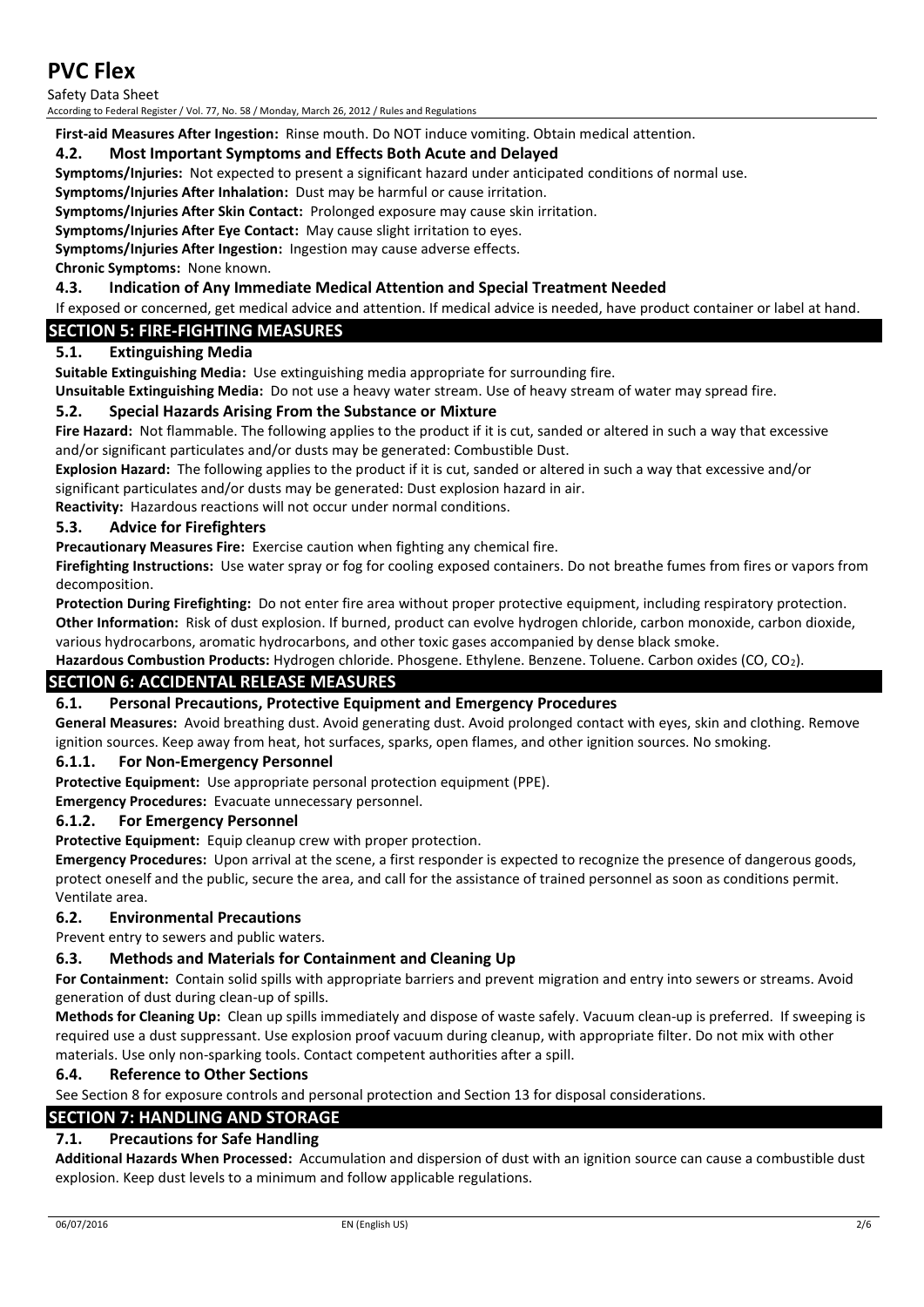Safety Data Sheet

According to Federal Register / Vol. 77, No. 58 / Monday, March 26, 2012 / Rules and Regulations

**Precautions for Safe Handling:** Wash hands and other exposed areas with mild soap and water before eating, drinking or smoking and when leaving work. Avoid breathing dust. Avoid creating or spreading dust. Avoid prolonged contact with eyes, skin and clothing. Keep away from heat, sparks, open flames, hot surfaces. – No smoking.

**Hygiene Measures:** Handle in accordance with good industrial hygiene and safety procedures.

#### **7.2. Conditions for Safe Storage, Including Any Incompatibilities**

**Technical Measures:** Comply with applicable regulations. Avoid creating or spreading dust. Use explosion-proof electrical,

ventilating, lighting equipment. Proper grounding procedures to avoid static electricity should be followed.

**Storage Conditions:** Keep container closed when not in use. Store in a dry, cool place. Keep/Store away from direct sunlight, extremely high or low temperatures and incompatible materials.

**Incompatible Products:** Strong acids, strong bases, strong oxidizers.

#### **7.3. Specific End Use(s)**

Solid extruded flexible PVC Edgeband

#### **SECTION 8: EXPOSURE CONTROLS/PERSONAL PROTECTION**

#### **8.1. Control Parameters**

For substances listed in section 3 that are not listed here, there are no established exposure limits from the manufacturer, supplier, importer, or the appropriate advisory agency including: ACGIH (TLV), AIHA (WEEL), NIOSH (REL), or OSHA (PEL).

| Polyvinyl chloride (9002-86-2) |                                     |                                           |
|--------------------------------|-------------------------------------|-------------------------------------------|
| <b>USA ACGIH</b>               | ACGIH TWA $(mg/m3)$                 | 1 mg/m <sup>3</sup> (respirable fraction) |
| <b>USA ACGIH</b>               | ACGIH chemical category             | Not Classifiable as a Human Carcinogen    |
| Titanium dioxide (13463-67-7)  |                                     |                                           |
| <b>USA ACGIH</b>               | ACGIH TWA (mg/m <sup>3</sup> )      | 10 mg/m <sup>3</sup>                      |
| <b>USA ACGIH</b>               | <b>ACGIH chemical category</b>      | Not Classifiable as a Human Carcinogen    |
| <b>USA IDLH</b>                | US IDLH $(mg/m3)$                   | 5000 mg/m <sup>3</sup>                    |
| <b>USA OSHA</b>                | OSHA PEL (TWA) (mg/m <sup>3</sup> ) | 15 mg/m <sup>3</sup> (total dust)         |
| Limestone (1317-65-3)          |                                     |                                           |
| <b>USA NIOSH</b>               | NIOSH REL (TWA) $(mg/m3)$           | 10 mg/m <sup>3</sup> (total dust)         |
|                                |                                     | 5 mg/m <sup>3</sup> (respirable dust)     |
| <b>USA OSHA</b>                | OSHA PEL (TWA) (mg/m <sup>3</sup> ) | 15 mg/m <sup>3</sup> (total dust)         |
|                                |                                     | 5 mg/m <sup>3</sup> (respirable fraction) |

#### **8.2. Exposure Controls**

**Appropriate Engineering Controls :** The following applies to the product if it is cut, sanded or altered in such a way that excessive and/or significant particulates and/or dusts may be generated: Emergency eye wash fountains and safety showers should be available in the immediate vicinity of any potential exposure. Ensure adequate ventilation, especially in confined areas. Ensure all national/local regulations are observed. Proper grounding procedures to avoid static electricity should be followed. Use explosion-proof equipment. Use local exhaust or general dilution ventilation or other suppression methods to maintain dust levels below exposure limits. Power equipment should be equipped with proper dust collection devices. It is recommended that all dust control equipment such as local exhaust ventilation and material transport systems involved in handling of this product contain explosion relief vents or an explosion suppression system or an oxygen-deficient environment.

**Eye Protection :** Chemical safety goggles.

**Personal Protective Equipment :** Not generally required. The use of personal protective equipment may be necessary as conditions warrant. Gloves. Protective clothing. Protective goggles. Insufficient ventilation: wear respiratory protection.



- **Materials for Protective Clothing :** Not required for normal conditions of use.
- **Hand Protection :** Not required for normal conditions of use.
	-
- **Skin and Body Protection :** Wear suitable protective clothing.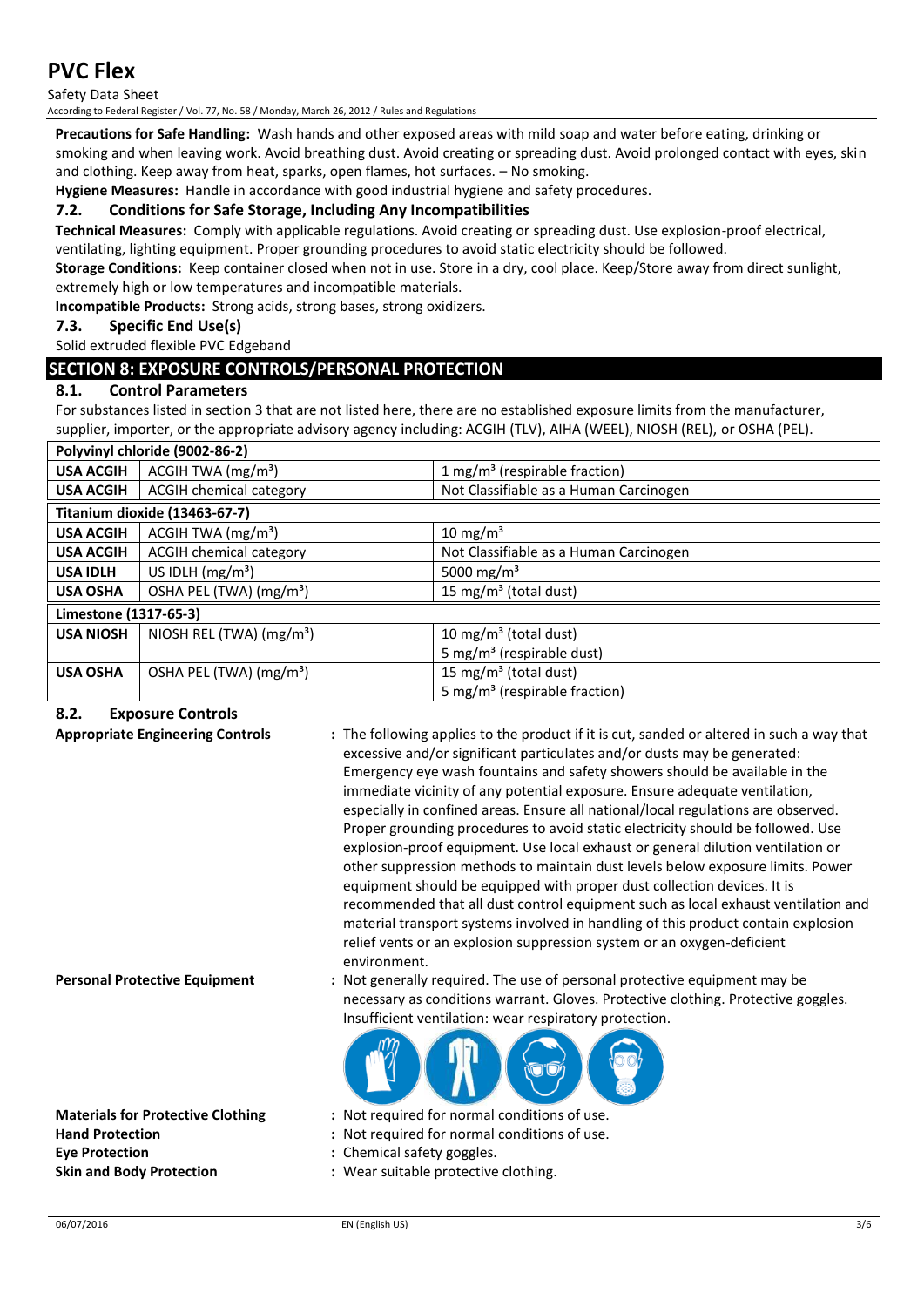**PVC Flex** Safety Data Sheet

| According to Federal Register / Vol. 77, No. 58 / Monday, March 26, 2012 / Rules and Regulations |                                                                                                                                                                                                                                                        |  |
|--------------------------------------------------------------------------------------------------|--------------------------------------------------------------------------------------------------------------------------------------------------------------------------------------------------------------------------------------------------------|--|
| <b>Respiratory Protection</b>                                                                    | : If exposure limits are exceeded or irritation is experienced, approved respiratory<br>protection should be worn. In case of inadequate ventilation, oxygen deficient<br>atmosphere, or where exposure levels are not known wear approved respiratory |  |
|                                                                                                  | protection.                                                                                                                                                                                                                                            |  |
| <b>Other Information</b>                                                                         | : When using, do not eat, drink or smoke.                                                                                                                                                                                                              |  |
| <b>SECTION 9: PHYSICAL AND CHEMICAL PROPERTIES</b>                                               |                                                                                                                                                                                                                                                        |  |
| <b>Information on Basic Physical and Chemical Properties</b><br>9.1.                             |                                                                                                                                                                                                                                                        |  |
| <b>Physical State</b>                                                                            | : Solid                                                                                                                                                                                                                                                |  |
| Appearance                                                                                       | : White or colored, flat or rounded strips                                                                                                                                                                                                             |  |
| Odor                                                                                             | No data available                                                                                                                                                                                                                                      |  |
| <b>Odor Threshold</b>                                                                            | No data available                                                                                                                                                                                                                                      |  |
| рH                                                                                               | No data available                                                                                                                                                                                                                                      |  |
| <b>Evaporation Rate</b>                                                                          | No data available                                                                                                                                                                                                                                      |  |
| <b>Melting Point</b>                                                                             | No data available                                                                                                                                                                                                                                      |  |
| <b>Freezing Point</b>                                                                            | No data available                                                                                                                                                                                                                                      |  |
| <b>Boiling Point</b>                                                                             | No data available                                                                                                                                                                                                                                      |  |
| <b>Flash Point</b>                                                                               | No data available                                                                                                                                                                                                                                      |  |
| <b>Auto-ignition Temperature</b>                                                                 | No data available                                                                                                                                                                                                                                      |  |
| <b>Decomposition Temperature</b>                                                                 | No data available                                                                                                                                                                                                                                      |  |
| Flammability (solid, gas)                                                                        | No data available                                                                                                                                                                                                                                      |  |
| <b>Vapor Pressure</b>                                                                            | No data available                                                                                                                                                                                                                                      |  |
| Relative Vapor Density at 20°C                                                                   | No data available                                                                                                                                                                                                                                      |  |
| <b>Relative Density</b>                                                                          | : No data available                                                                                                                                                                                                                                    |  |
| <b>Solubility</b>                                                                                | No data available                                                                                                                                                                                                                                      |  |
| <b>Partition Coefficient: N-Octanol/Water</b>                                                    | No data available                                                                                                                                                                                                                                      |  |
| <b>Viscosity</b>                                                                                 | : No data available                                                                                                                                                                                                                                    |  |
| 9.2.<br>Other Information No additional information available                                    |                                                                                                                                                                                                                                                        |  |

#### **SECTION 10: STABILITY AND REACTIVITY**

**10.1. Reactivity:** Hazardous reactions will not occur under normal conditions.

**10.2. Chemical Stability:** Stable under recommended handling and storage conditions (see section 7).

**10.3. Possibility of Hazardous Reactions:** Hazardous polymerization will not occur.

**10.4. Conditions to Avoid:** Direct sunlight, extremely high or low temperatures, and incompatible materials. Sparks, heat, open flame and other sources of ignition. Dust accumulation (to minimize explosion hazard).

**10.5. Incompatible Materials:** Strong acids, strong bases, strong oxidizers. Fluorine. Fluorinated compounds.

**10.6. Hazardous Decomposition Products:** Hydrogen chloride. Phosgene. Ethylene. Benzene. Toluene. Carbon oxides (CO,  $CO<sub>2</sub>$ ).

#### **SECTION 11: TOXICOLOGICAL INFORMATION**

#### **11.1. Information on Toxicological Effects**

**Acute Toxicity:** Not classified

| <b>Titanium dioxide (13463-67-7)</b>                     |                |
|----------------------------------------------------------|----------------|
| LD50 Oral Rat                                            | $>10000$ mg/kg |
| Epoxidized soybean oil (8013-07-8)                       |                |
| LD50 Oral Rat                                            | 40 g/kg        |
| <b>LD50 Dermal Rabbit</b>                                | $> 20$ ml/kg   |
| Skin Corrosion/Irritation: Not classified                |                |
| Serious Eye Damage/Irritation: Not classified            |                |
| <b>Respiratory or Skin Sensitization: Not classified</b> |                |
| <b>Germ Cell Mutagenicity: Not classified</b>            |                |
| Carcinogenicity: Not classified.                         |                |
| Polyvinyl chloride (9002-86-2)                           |                |
| <b>IARC</b> group                                        | 3              |
| Titanium dioxide (13463-67-7)                            |                |
|                                                          |                |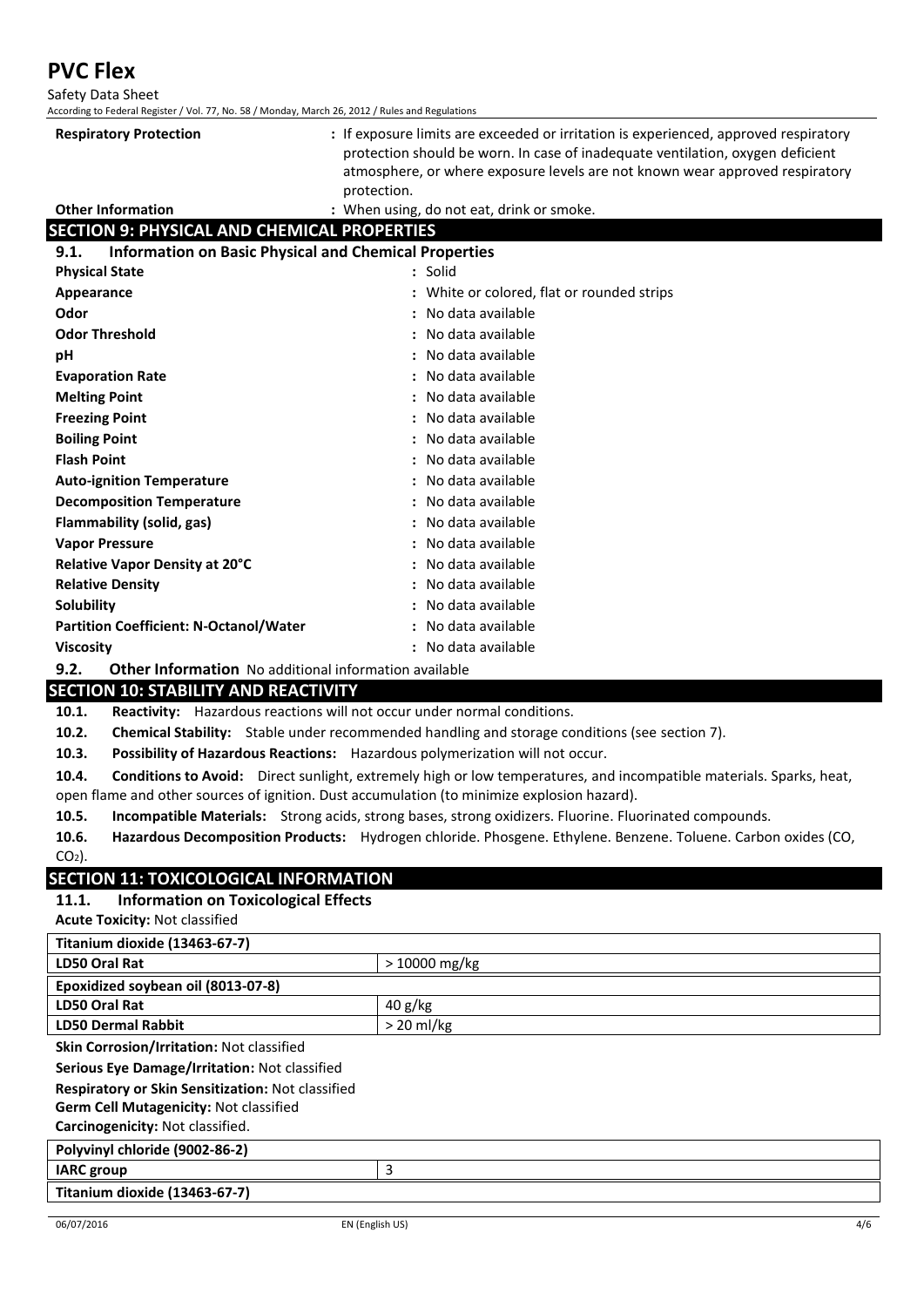Safety Data Sheet

According to Federal Register / Vol. 77, No. 58 / Monday, March 26, 2012 / Rules and Regulations

| <b>IARC</b> group                                                                   | 2B                                                                                                                            |  |
|-------------------------------------------------------------------------------------|-------------------------------------------------------------------------------------------------------------------------------|--|
| <b>OSHA Hazard Communication Carcinogen List</b>                                    | In OSHA Hazard Communication Carcinogen list.                                                                                 |  |
| <b>Reproductive Toxicity: Not classified</b>                                        |                                                                                                                               |  |
| Specific Target Organ Toxicity (Single Exposure): Not classified                    |                                                                                                                               |  |
| Specific Target Organ Toxicity (Repeated Exposure): Not classified                  |                                                                                                                               |  |
| <b>Aspiration Hazard: Not classified</b>                                            |                                                                                                                               |  |
| Symptoms/Injuries After Inhalation: Dust may be harmful or cause irritation.        |                                                                                                                               |  |
| Symptoms/Injuries After Skin Contact: Prolonged exposure may cause skin irritation. |                                                                                                                               |  |
| Symptoms/Injuries After Eye Contact: May cause slight irritation to eyes.           |                                                                                                                               |  |
| Symptoms/Injuries After Ingestion: Ingestion may cause adverse effects.             |                                                                                                                               |  |
| Chronic Symptoms: None known.                                                       |                                                                                                                               |  |
| <b>SECTION 12: ECOLOGICAL INFORMATION</b>                                           |                                                                                                                               |  |
| 12.1.<br><b>Toxicity</b>                                                            |                                                                                                                               |  |
| <b>Ecology - General</b>                                                            | : Not classified.                                                                                                             |  |
| 12.2.<br><b>Persistence and Degradability</b>                                       |                                                                                                                               |  |
| <b>PVC Flex</b>                                                                     |                                                                                                                               |  |
| <b>Persistence and Degradability</b>                                                | Not established.                                                                                                              |  |
| 12.3.<br><b>Bioaccumulative Potential</b>                                           |                                                                                                                               |  |
|                                                                                     |                                                                                                                               |  |
| <b>PVC Flex</b>                                                                     |                                                                                                                               |  |
| <b>Bioaccumulative Potential</b>                                                    | Not established.                                                                                                              |  |
| 12.4.<br><b>Mobility in Soil</b> No additional information available                |                                                                                                                               |  |
| <b>Other Adverse Effects</b><br>12.5.                                               |                                                                                                                               |  |
| <b>Other Information</b>                                                            | : Avoid release to the environment.                                                                                           |  |
| <b>SECTION 13: DISPOSAL CONSIDERATIONS</b>                                          |                                                                                                                               |  |
| <b>Waste Treatment Methods</b><br>13.1.                                             |                                                                                                                               |  |
|                                                                                     | Waste Disposal Recommendations: Dispose of contents/container in accordance with local, regional, national, and international |  |
| regulations.                                                                        |                                                                                                                               |  |
|                                                                                     | Additional Information: Container may remain hazardous when empty. Continue to observe all precautions.                       |  |
| Ecology - Waste Materials: Avoid release to the environment.                        |                                                                                                                               |  |
| <b>SECTION 14: TRANSPORT INFORMATION</b>                                            |                                                                                                                               |  |
| 14.1.<br>In Accordance with DOT                                                     | Not regulated for transport                                                                                                   |  |
| 14.2.<br>In Accordance with IMDG                                                    | Not regulated for transport                                                                                                   |  |
| 14.3.<br>In Accordance with IATA                                                    | Not regulated for transport                                                                                                   |  |
| <b>SECTION 15: REGULATORY INFORMATION</b>                                           |                                                                                                                               |  |
| <b>US Federal Regulations</b><br>15.1.                                              |                                                                                                                               |  |
| <b>PVC Flex</b>                                                                     |                                                                                                                               |  |
| <b>SARA Section 311/312 Hazard Classes</b>                                          | Fire hazard                                                                                                                   |  |
|                                                                                     | Sudden release of pressure hazard                                                                                             |  |
| Polyvinyl chloride (9002-86-2)                                                      |                                                                                                                               |  |
| Listed on the United States TSCA (Toxic Substances Control Act) inventory           |                                                                                                                               |  |
| Titanium dioxide (13463-67-7)                                                       |                                                                                                                               |  |
| Listed on the United States TSCA (Toxic Substances Control Act) inventory           |                                                                                                                               |  |
| Limestone (1317-65-3)                                                               |                                                                                                                               |  |
| Listed on the United States TSCA (Toxic Substances Control Act) inventory           |                                                                                                                               |  |
|                                                                                     |                                                                                                                               |  |
| 15.2.<br><b>US State Regulations</b>                                                |                                                                                                                               |  |
| Titanium dioxide (13463-67-7)                                                       |                                                                                                                               |  |
| U.S. - California - Proposition 65 - Carcinogens List                               | WARNING: This product contains chemicals known to the State of                                                                |  |
|                                                                                     | California to cause cancer.                                                                                                   |  |
| Polyvinyl chloride (9002-86-2)                                                      |                                                                                                                               |  |
| U.S. - New Jersey - Right to Know Hazardous Substance List                          |                                                                                                                               |  |
| Titanium dioxide (13463-67-7)                                                       |                                                                                                                               |  |
| U.S. - Massachusetts - Right To Know List                                           |                                                                                                                               |  |
| 06/07/2016                                                                          | 5/6<br>EN (English US)                                                                                                        |  |